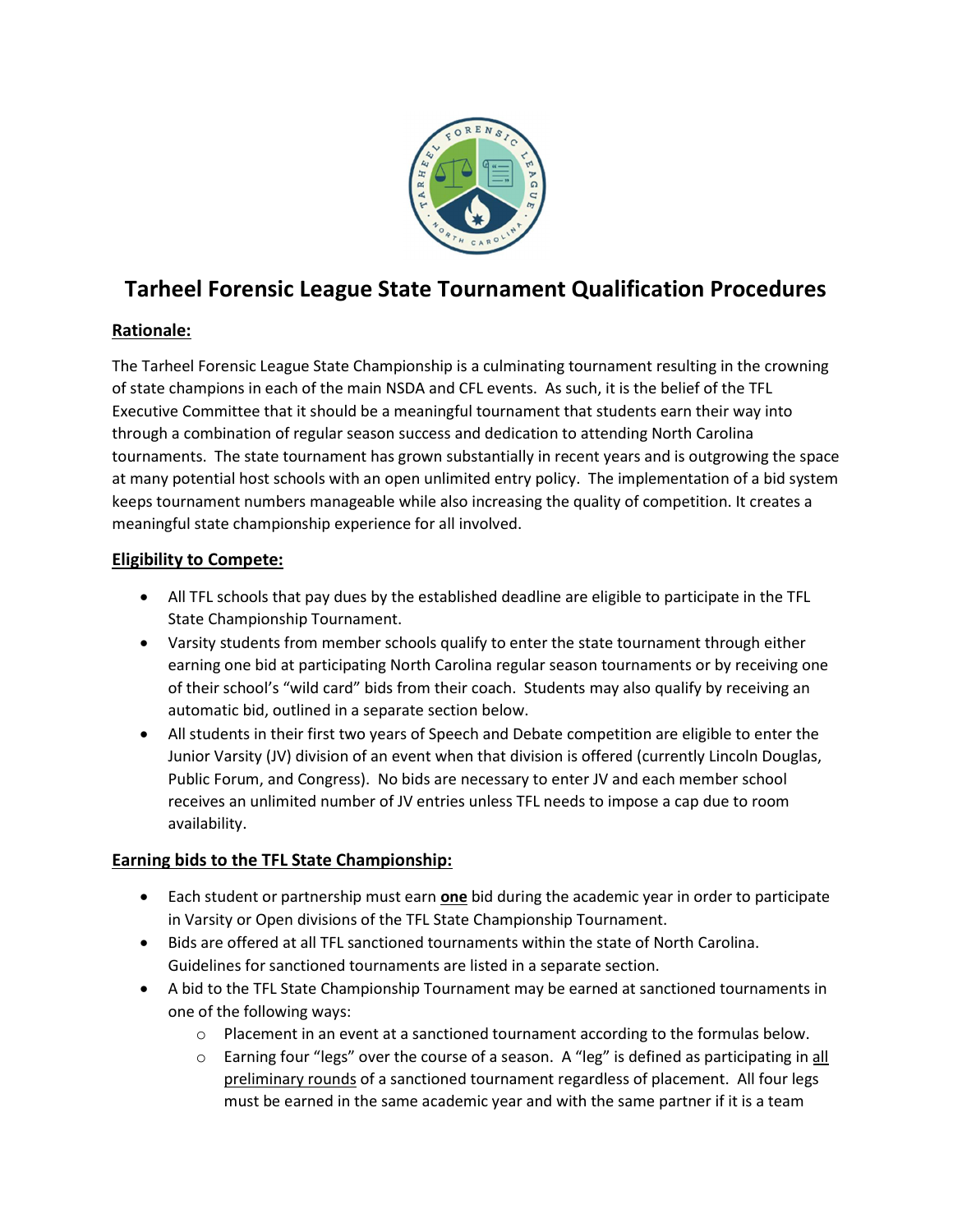event (PF and Duo). They also must be earned in the same event. So any student competing in all preliminary rounds of four different sanctioned tournaments in the same event (with the same partner, if applicable) will receive a bid in that event.

- A student who is disqualified for any reason at a tournament may not receive a bid or a leg from that tournament.
- Sanctioned Tournaments must meet the following minimum criteria:
	- o Approval from TFL (guidelines noted in separate section).
	- $\circ$  A minimum of eight (8) participating schools to award any bids at the tournament.
	- o A minimum of two (2) schools participating in any event receiving bids.
	- $\circ$  Participating schools do not have to be from North Carolina to meet the minimum criteria for awarding bids as long as the tournament is held in North Carolina.
	- $\circ$  In the event that a tournament has placing students from out of state or from non-TFL schools, bids will move down in order to the next placing competitor from a TFL member school as long as they have a winning or even record in debate or are in the top half of the field in a speech event. Congress students should be in the top half of their chamber. In the case where a final session of Congress is held, only students in the final session are eligible.

### Debate Events (LD, PF):

- o 2-6 entries: Champion receives a bid.
- o 7-11 entries: Top three finishers receive bids.
- o 12 or more entries: Top six finishers receive bids.
- $\circ$  Number of competitors is set and locked at the end of final registration the morning of the tournament.
- o Every competitor listed must compete in at least one round.
- $\circ$  Bids can only be awarded to students with winning or even records. No bids can be awarded to losing records even if the event meets the entry numbers listed above.

#### Congressional Debate:

- $\circ$  Tournament must have a minimum of two sessions of at least 2.5 hours each.
- o Bids are determined by the total number of students entering congress (not the individual chambers) and are divided equally among chambers. For example, if the event is entitled to six bids and there are three chambers, each chamber will award bids to the top two finishers (total of six for the event).
- $\circ$  A tournament with a finals chamber will award bids to the top six finishers, provided that there were at least 12 total competitors in the event. If a finals session is offered, no bids will be awarded out of the preliminary chambers.
- $\circ$  2-6 total entries in Congress: Only one chamber allowed and only champion receives a bid.
- $\circ$  7-11 entries in Congress: Only one chamber and top three competitors receive bids.
- $\circ$  12 or more total entries in Congress: Six bids awarded. Bids are evenly distributed among the number of chambers offered.
	- 1 Chamber: Top 6 receive bids.
	- 2 chambers: Top 3 in each chamber receive bids.
	- 3 chambers: Top 2 in each chamber receive bids.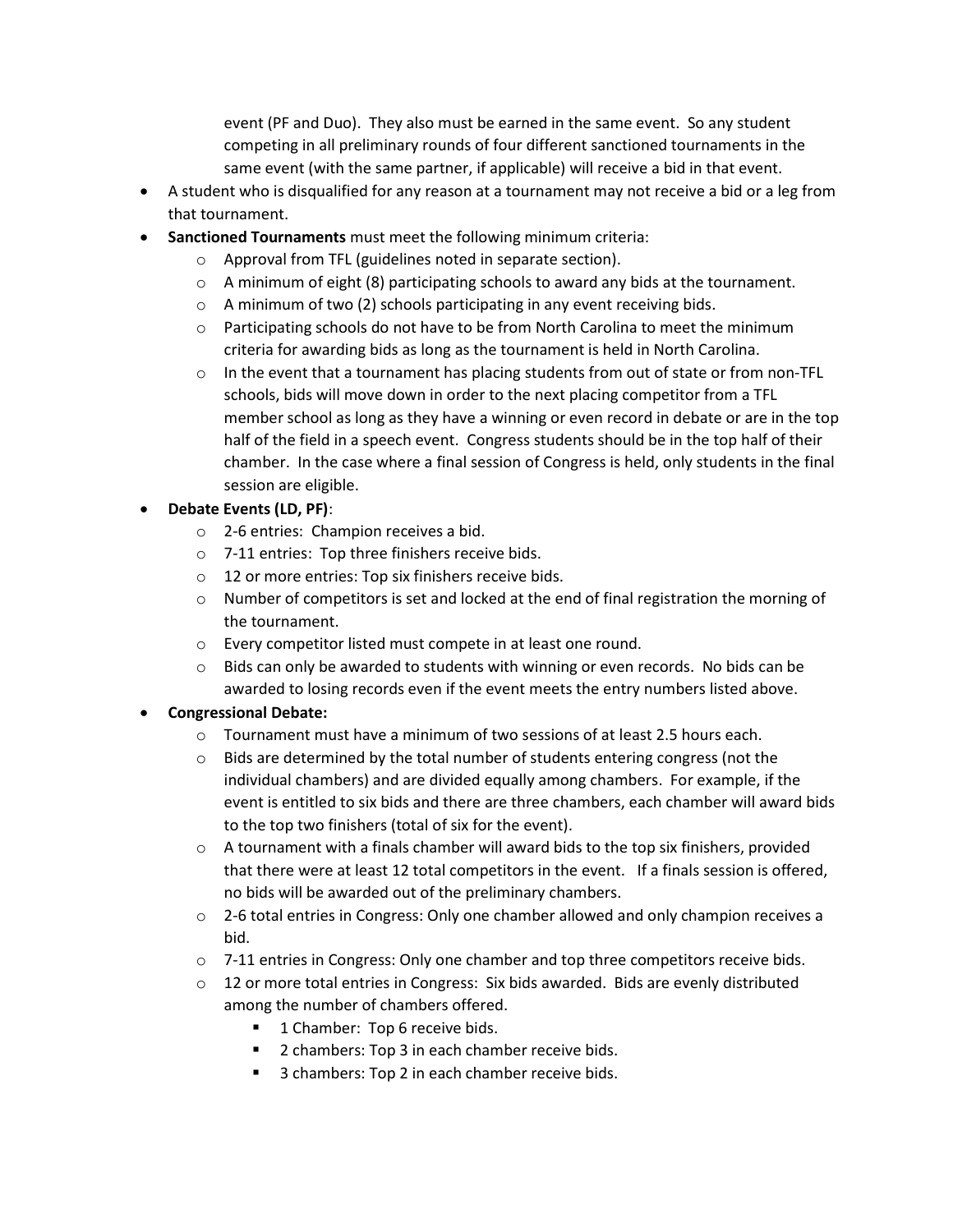- $\circ$  Number of competitors is set and locked at the end of final registration the morning of the tournament.
- o Every competitor listed must compete in at least one full session of Congress (minimum 2.5 hours).
- Speech Events:
	- o 2-6 entries: Champion receives a bid.
	- o 7-11 entries: Top three finishers receive bids.
	- o 12 or more entries: Top six finishers receive bids.
	- $\circ$  Number of competitors is set and locked at the end of final registration the morning of the tournament.
	- o Every competitor listed must compete in at least one round.

## Bid Entry Exceptions:

- Schools may enter an unlimited number of students in Junior Varsity (JV) divisions of events (currently Lincoln Douglas, Public Forum and Congress). No bids are necessary in JV divisions.
- Each member school receives five "wild card" entries that may be given to any student on their team that does not receive a bid through the normal qualification process.
- New TFL member schools will receive 10 "wild card" entries in their first year of competition in the league. A new member school is defined as a school that has never been a TFL member or was once a member but has not joined the league for the five consecutive years prior to the current year.

## Automatic Bids / Autoqualification:

- Any participant in a Varsity elimination round at the previous year's TFL State Championship earns automatic entry into the TFL State Championship Tournament in that event. If the event is a partnership event (PF or DUO), both partners must have competed together at last year's tournament.
- Any student or team that earns one bid to the University of Kentucky Tournament of Champions (TOC) during the course of the school year receives an automatic entry into the TFL State Championship Tournament in that event. If the event is a partnership event (PF or DUO), both partners must have competed together at the tournament in which the TOC bid was received.
- Any student or team that autoqualified to the current year's NSDA Tournament receives an automatic entry into the TFL State Championship Tournament in that event. If the event is a partnership event (PF or DUO), both partners must have competed together in the previous year's NSDA Tournament.

# Becoming a Sanctioned Tournament:

- Before the tournament: Any paid TFL member school or paid affiliate school as defined in the TFL Constitution meeting minimum requirements will be considered a sanctioned tournament for that academic year, subject to TFL Committee review and approval. Tournaments are expected to make available all of the following.
	- $\circ$  The names of all Tab staff. Tab staff with administrative access to tabulation software for the tournament must include coaches or personnel unaffiliated with the host school.